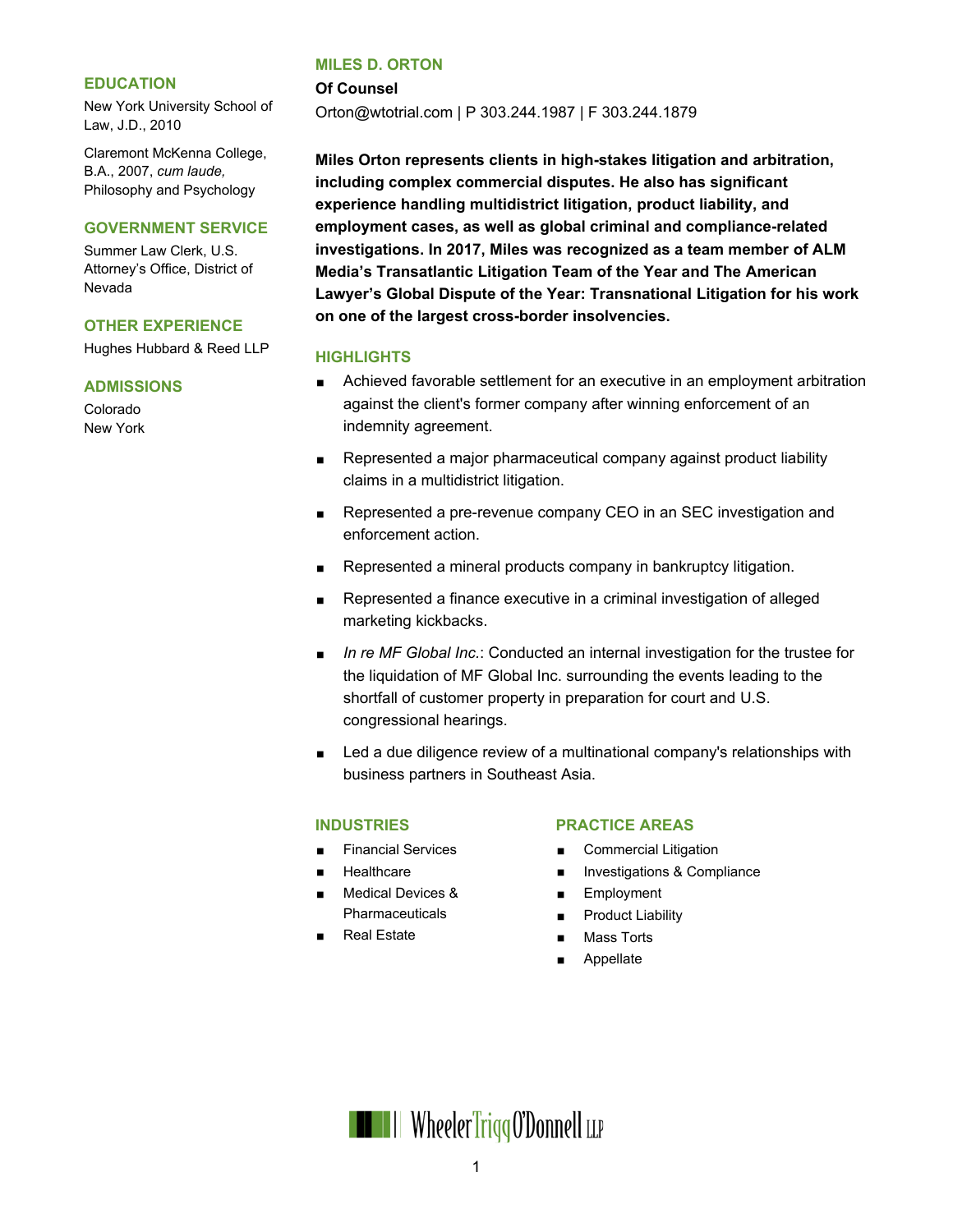# MILES D. ORTON

#### **BIOGRAPHY**

Miles Orton represents clients in high-stakes litigation and arbitration, including complex commercial disputes. He also has significant experience handling multidistrict litigation, product liability, and employment cases, as well as global criminal and compliancerelated investigations. In 2017, Miles was recognized as a team member of ALM Media's Transatlantic Litigation Team of the Year and The American Lawyer's Global Dispute of the Year: Transnational Litigation for his work on one of the largest cross-border insolvencies.

Miles also has extensive expertise helping parties explore creative solutions to complex disputes as a neutral court-appointed mediator in federal and state court.

In addition to his regular practice, Miles regularly represents pro bono clients. He has handled matters concerning immigration, intestacy, administrative, criminal, and family law. In 2019, he was the recipient of the Legal Aid Society's Pro Bono Publico Award for his assistance on a successful amicus brief filed in the New York Court of Appeals.

Prior to joining WTO, Miles worked in the New York City and Paris offices of a global law firm. While there, he held a secondment at a large aerospace and defense company in Europe where he helped strengthen compliance policies and advised on third-party due diligence procedures.

### **CASES**

- Conducted a multiyear anti-corruption compliance investigation of a major international company's relationships with hundreds of third parties and dozens of associated investment projects.
- **Led a due diligence review of a multinational company's relationships with business** partners in Southeast Asia.
- *In re MF Global Inc.*: Conducted an internal investigation for the trustee for the liquidation of MF Global Inc. surrounding the events leading to the shortfall of customer property in preparation for court and U.S. congressional hearings.
- Represented a finance executive in a criminal investigation of alleged marketing kickbacks.
- Represented a mineral products company in bankruptcy litigation.
- Represented a pre-revenue company CEO in an SEC investigation and enforcement action.
- Represented a major pharmaceutical company against product liability claims in a multidistrict litigation.

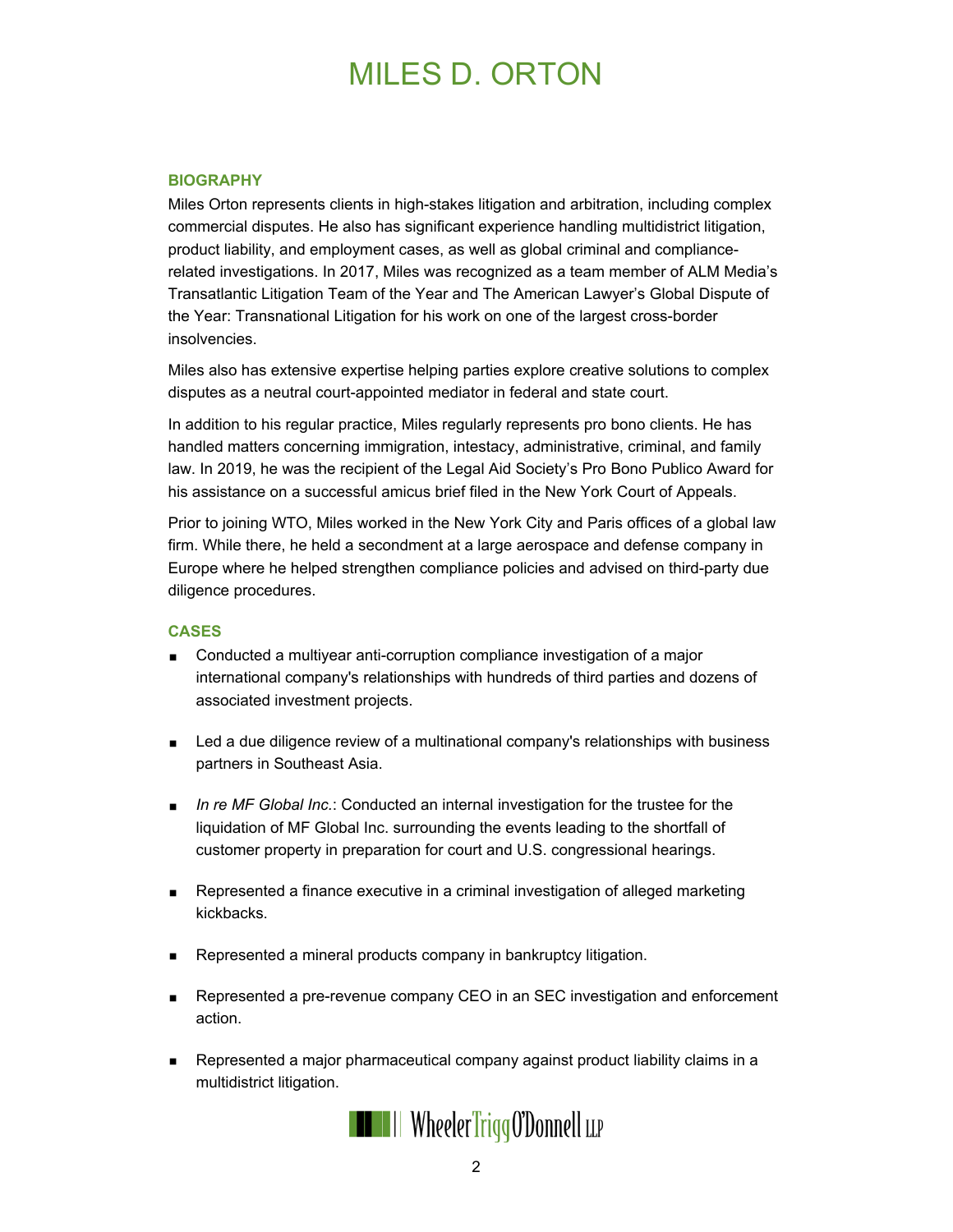# MILES D. ORTON

- Achieved favorable settlement for an executive in an employment arbitration against the client's former company after winning enforcement of an indemnity agreement.
- Served on a seven-week trial team representing insolvency administrators of Nortel Group's European, Middle Eastern, and African affiliates in one of the largest crossborder insolvencies involving the division of \$7.3 billion.
- Represented various investment funds in sovereign debt litigation over Argentina's default.
- Successfully defended an international client in a federal court action seeking to vacate an arbitration award in an international arbitration administered by the ICDR involving numerous fraudulent subsidiary companies.
- **Represented international companies in various product liability litigation risk** mitigation exercises.
- Represented pro bono clients in immigration, civil rights, family, and criminal appellate cases.

## **BAR & COURT ADMISSIONS**

Colorado New York U.S. Court of Appeals, 2nd Circuit U.S. District Court, E.D. New York U.S. District Court, N.D. New York U.S. District Court, S.D. New York **LEGAL MEMBERSHIPS, ACTIVITIES & HONORS** Legal Aid Society 2019 Pro Bono Publico Award **Recipient** ALM Media

2017 Transatlantic Litigation Team of the Year

The American Lawyer

2017 Global Dispute of the Year

Commitment to Justice Award, 2015

Recipient

New York State Bar Association's Empire State Counsel Award, 2012-2015

Recipient

2020 Graduate of EDNY Mediator Incubator Program and Member of EDNY Mediation Panel